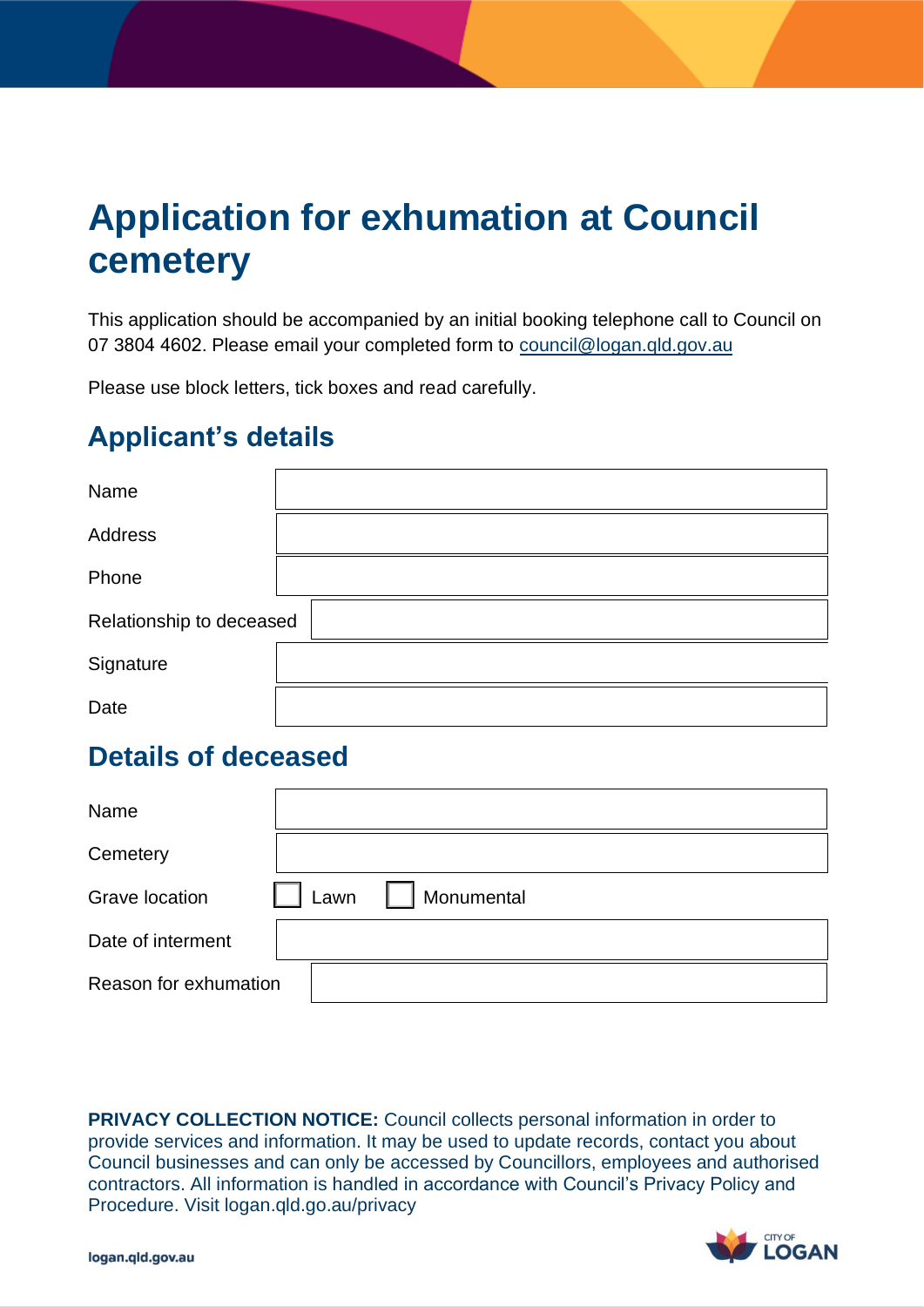# **Intended re-interment location of deceased**

| Logan cemetery Lawn         | Monumental |
|-----------------------------|------------|
| Grave number                |            |
| Other                       |            |
| Intended date of exhumation |            |

# **Funeral director**

| Name    |     |
|---------|-----|
| Address |     |
| Phone   | Fax |

 $\Box$  I confirm the details above are true and correct

| Funeral director's signature and date |                              |  |  |  |
|---------------------------------------|------------------------------|--|--|--|
| Method of payment                     | $\Box$ Cheque $\Box$ Invoice |  |  |  |

 Please read carefully the conditions of burial rights and memorialisation overleaf before signing document.

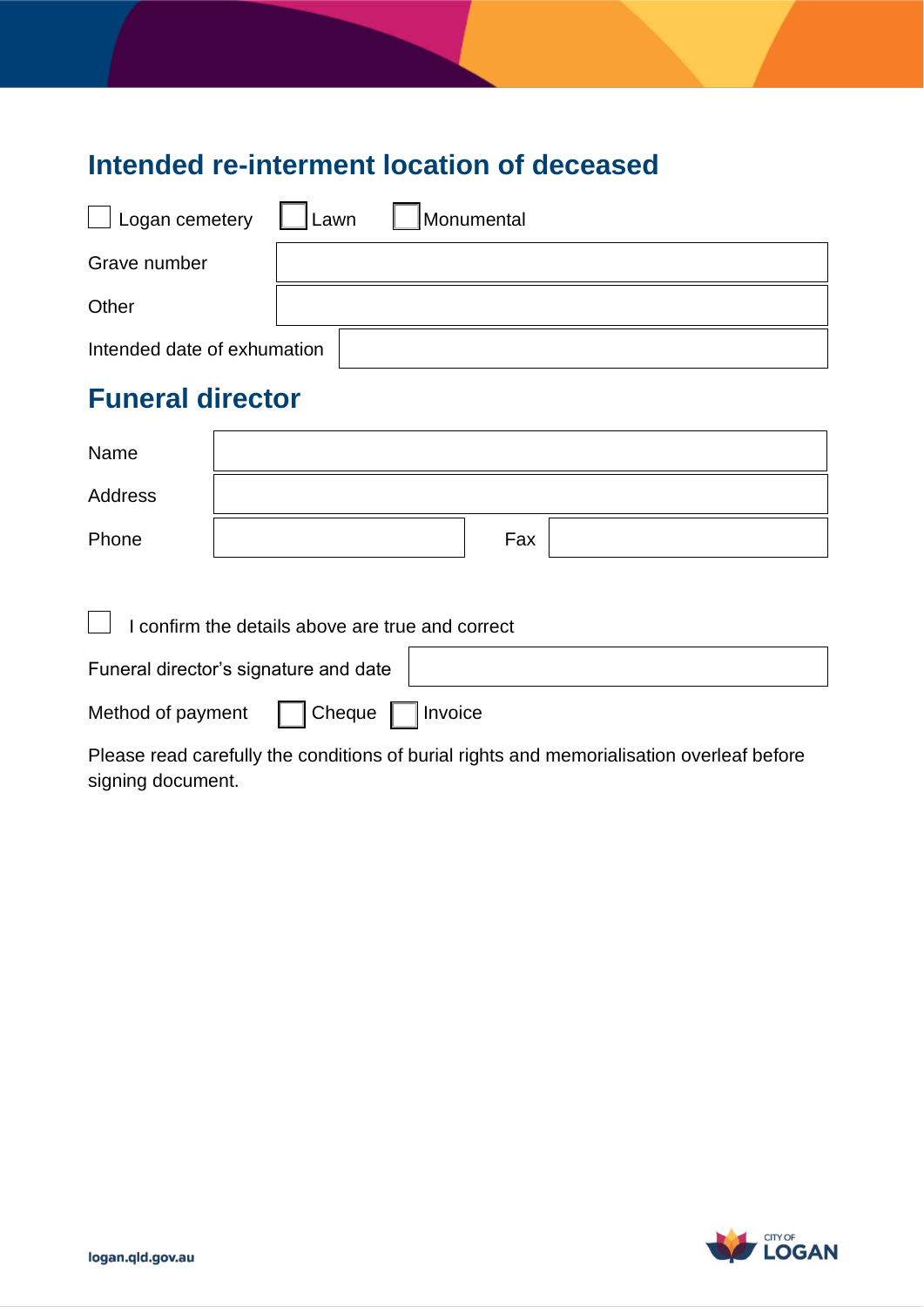# **Conditions of application**

### **Application for cremation purposes**

 Approval for authorising exhumation of remains for Cremation purposes will not be considered unless this application is accompanied by:

- 1. Written confirmation from a recognised undertaker that he/she is prepared to carry out the exhumation.
- 2. Written consent to the proposed exhumation by the nearest living relative to the deceased.
- 3. A certified copy of the Death Certificate.

### **Application for re-interment purposes**

 Approval for authorising exhumation of remains for re-interment purposes will not be considered unless this application is accompanied by;

- 1. Written confirmation from a recognised undertaker that he/she is prepared to carry out the exhumation.
- 2. Written consent to the proposed exhumation by the nearest living relative to the deceased.
- 3. A certified copy of the Death Certificate.
- 4. Lodgement of the details of the new burials place where the reinterment is to take place.

### **Additional site conditions**

- • Logan City Council to provide shoring and ensure gravesite is screened from public view.
- • Funeral Director to provide Council a copy of their risk assessment prior to the exhumation.
- • A site induction shall be carried out by Council Team Leader/Supervisor before exhumation commences.
- All attendees to wear hard hats when working around the excavation equipment.
- • Appropriate Personal Protection Equipment to be worn by all attendees (including employees of the Funeral Director) involved in the exhumation.
- • The Council spotter has the authority to enforce the wearing of all PP&E as per risk assessment.
- • An exclusion zone will be maintained by Council around the affected area during the course of the exhumation.